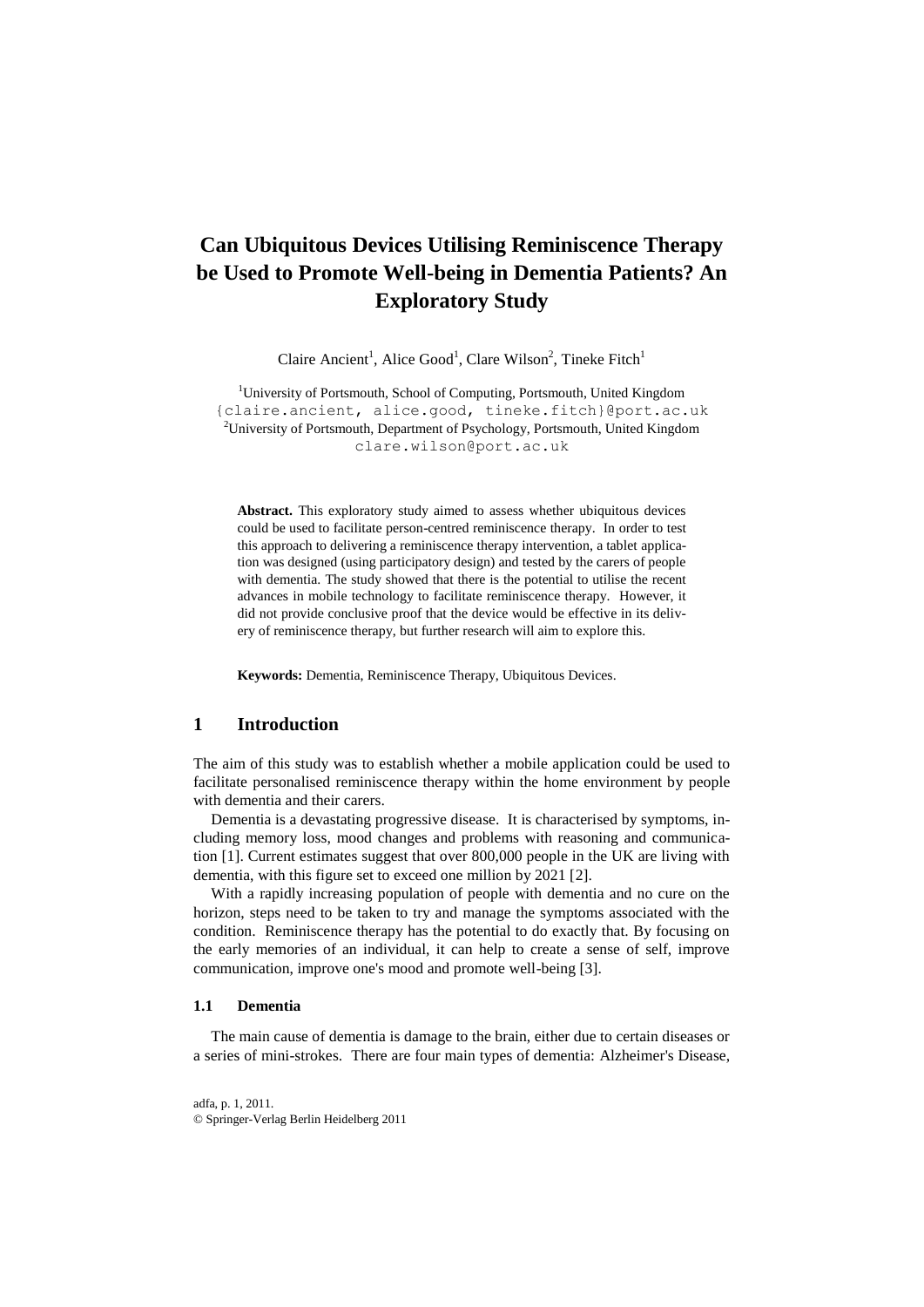Vascular Dementia, Dementia with Lewy Bodies and Fronto-temporal Dementia. Alzheimer's disease is the most common form of dementia, with 62% of people being diagnosed with this form [2].

Despite extensive research, there is currently no cure for dementia. Medications can be prescribed to people with Alzheimer's disease in order to slow the progression of the disease or temporarily alleviate the symptoms. However, these are only effective for a limited period of time (normally between six months and a year) [4].

It is estimated that between 80% and 90% of people with dementia present with neuropsychiatric symptoms, including depression, apathy and irritability [5]. Although medication can be used to mitigate these symptoms of dementia, they should only be used in extreme cases. The National Institute for Clinical Excellence (NICE) recommends investigating alternative interventions and using medication as a last resort [6].

Due to the growing number of people being diagnosed with dementia, the need to provide high quality person-centred mental health care aimed at mitigating some of the associated symptoms has become a critical issue.

#### **1.2 Reminiscence Therapy**

Reminiscence therapy is one type of intervention which is often used as a "simple non-drug treatment" in order to mitigate some of the neuropsychiatric symptoms associated with dementia [6].

Reminiscence therapy utilises tangible prompts as a way of promoting conversation about shared past experiences, activities and events [3]. These prompts can include photos, music, archive recordings, newspaper clippings and anything else which can be used to stimulate memories. It has been described as "one of the most popular psychosocial interventions in dementia care" which is "highly rated by staff and participants" [3] and research has suggested that it can have positive effects on the participants [3, 7-10]. However, these results are yet to be conclusively established, using robust and unbiased evaluation techniques. In addition to this, Cohen-Mansfield et-Al. [9], suggest that participants are more involved and engaged with reminiscence therapy when the subject matter is personalised to them.

Reminiscence can provide the person with dementia the opportunity to reconstruct memories gained throughout life and provide a stabilising function. It can also be used to help the primary care-giver remember the person as they used to be before the dementia took hold. It can extend the carer's knowledge of the background, achievements and personality of the person they are caring for, which could eventually result in an improved person-centred care plan.

The diagnosis of dementia often causes the person to look at their failings. By focusing on the early memories, which remain intact for longer, reminiscence therapy is able to focus on the person's strengths. It reduces the likelihood of failing to remember and thus can provide reassurance in light of decreasing capacity to retain recent memories. In addition to the positive (and in some cases pleasurable) emotions felt, the person with dementia also experiences improved communication skills and can confidently discuss their earlier memories [7].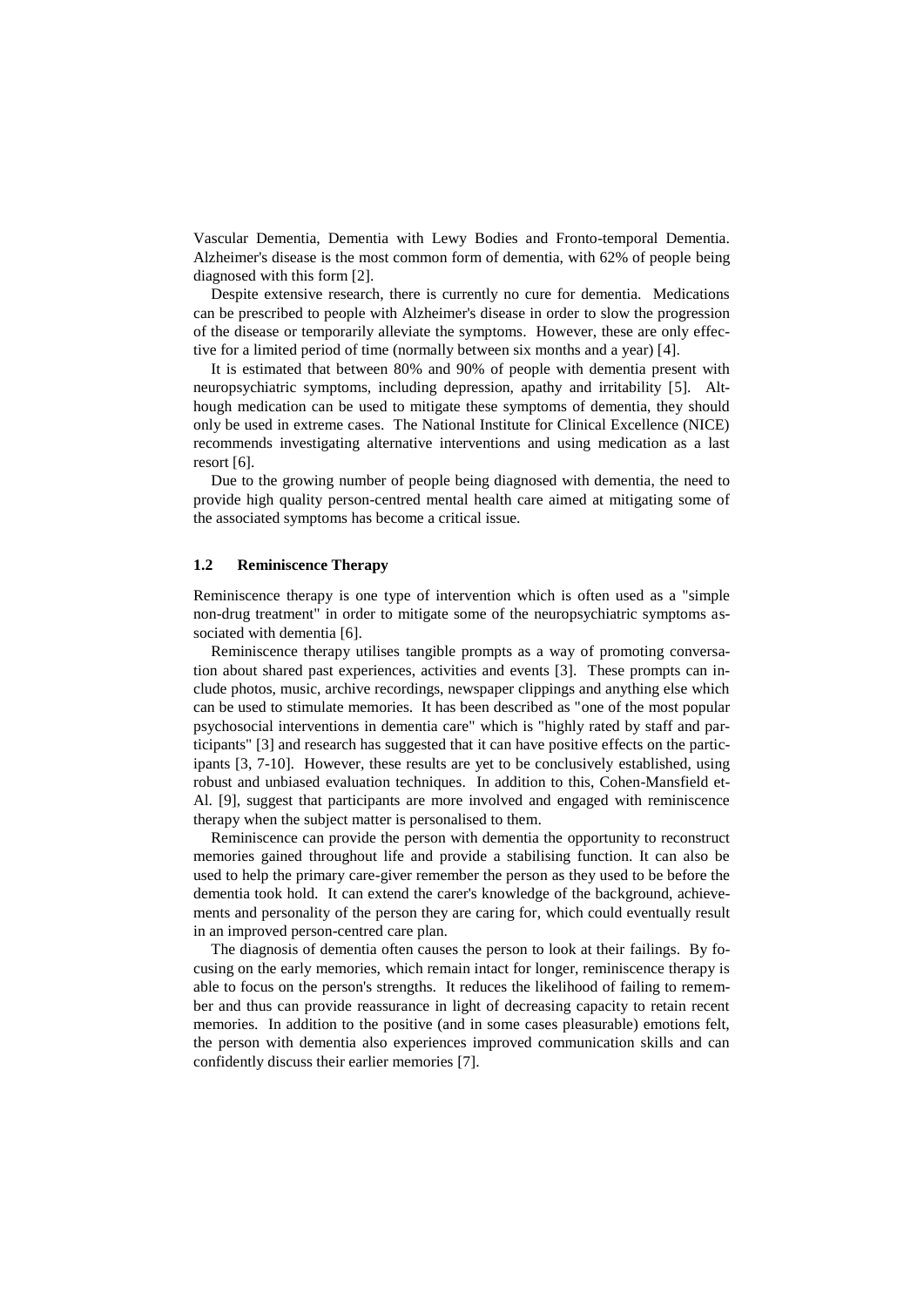Reminiscence therapy also has the potential to help people with "other mental health conditions where depression and general low mood are common" [11]. With waiting lists of up to two years for some talking therapies [12], ubiquitous devices implementing reminiscence therapy could provide an important self-soothing function for people with mental health problems.

## **1.3 The Use of Ubiquitous Devices**

With their increased capacity and improved portability, ubiquitous devices have the potential to facilitate personalised reminiscence therapy.

Currently, reminiscence therapy is performed as a group activity using generic memory prompts. Preparation is a time-consuming process as facilitators must generate a theme for the week and gather relevant materials [13]. Reminiscence is rarely carried out as a one-to-one activity using personal memorabilia. In utilising the power of ubiquitous devices, reminiscence therapy could become person-centred through the use of the individual's own photos, thus enhancing the participant's interaction.

Research by Alm et al. [14], has shown that people with dementia are able to adapt to and interact with touch screen environments. With this in mind, a tablet PC could be used to provide mobility to the users, enabling reminiscence therapy to become an activity which can occur whenever and wherever it is appropriate and convenient.

# **2 Method**

This study was approached from a user-centred perspective, with the carers of people with dementia included at all stages of the design process. It was split into four phases: an initial study, application design, a prototyping session and finally user testing.

## **2.1 Initial Study**

The initial study aimed to assess the perceived nature of reminiscence therapy, identify the types of prompt which evoke memories for both the person with dementia and their carer and also identify usability issues experienced whilst using a computer or touch screen device.

Originally, the initial study was designed to be a focus group involving six carers over the age of 65, who were approached a week before the intervention. However, one participant was due to be away on the planned date for the focus group, but was keen to take part. This led to five participants taking part in the focus group and one interview.

Both the focus group and the interview were semi-structured, with a standard list of questions, enabling the possibility of modification to questions or to include supplementary enquiries for clarification. It also meant that should the participants feel that they were unable to answer some of the questions; these could either be missed out or rephrased.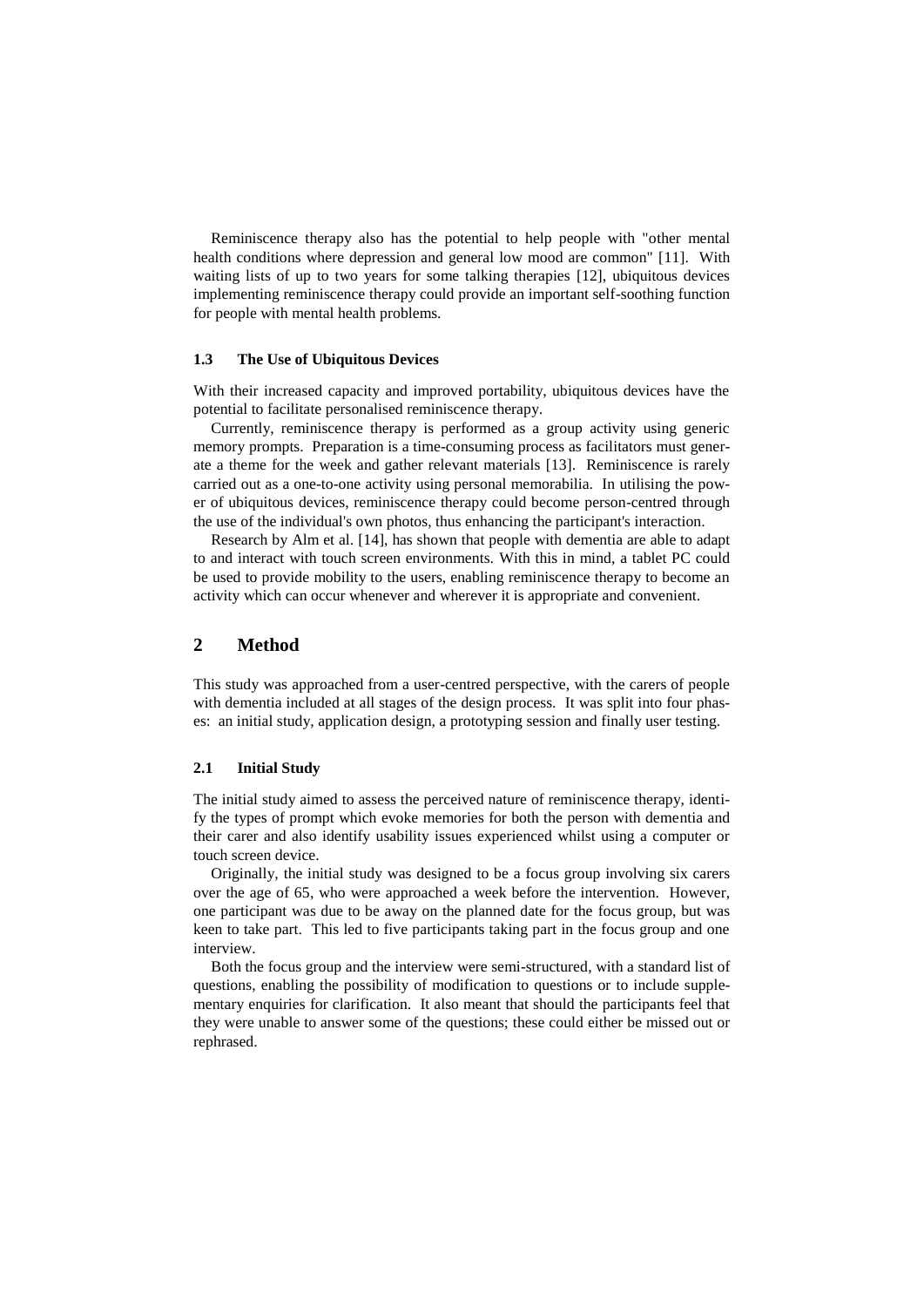## **2.2 Application Design**

The application was designed based on the findings of a literature review together with additional information gained as part of the initial study. These designs were then evaluated by carers of people with dementia as part of the prototyping session.

# **2.3 Prototyping**

Initially, two prototyping sessions were planned: a low-fidelity prototype session using paper-based designs and a high-fidelity session which employed the ubiquitous device. However, during the initial focus group, it came across that the carers of people with dementia were struggling to envisage the application. For this reason, it was decided that only high-fidelity prototyping should be carried out. This would allow the potential users to assess the actual usability of the application.

Five potential users were given a set of tasks to carry out as part of the prototyping session. These activities were designed to test all the possible ways the user could interact with the system. The users were observed as they completed the tasks, with any problems encountered recorded. On completion of the activities, the carers were encouraged to discuss their opinions of the system, together with any changes they felt would be beneficial.

## **2.4 User Testing**

This phase of the study was designed to evaluate the perceived effectiveness of the application. Two potential system users, who both have extensive experience of caring for a person with dementia, were used to assess the system.

Similarly to the prototype testing, the user testing involved the completion of several tasks aimed at testing the basic functionality. They were also designed to ensure that the users had interacted with the system sufficiently to form an opinion on the feasibility of utilising the application to facilitate reminiscence therapy. During the testing session, the users were observed to determine whether there were any problems with interaction. Subsequent to the testing session, the carers were interviewed to allow them to discuss their thoughts of the system.

# **3 Results**

## **3.1 Initial Study**

Whilst the participants of the focus group felt that reminiscence therapy would have no effect on their partners at the current point in time, they did believe that it would have been beneficial at an earlier stage of the illness. By contrast, the interviewee considered reminiscence therapy to be useful at the point of execution, but felt it had no lasting effect on her partner.

During the focus group it became apparent that the carers had the perception that reminiscence therapy can only be done as part of a group session, for a specific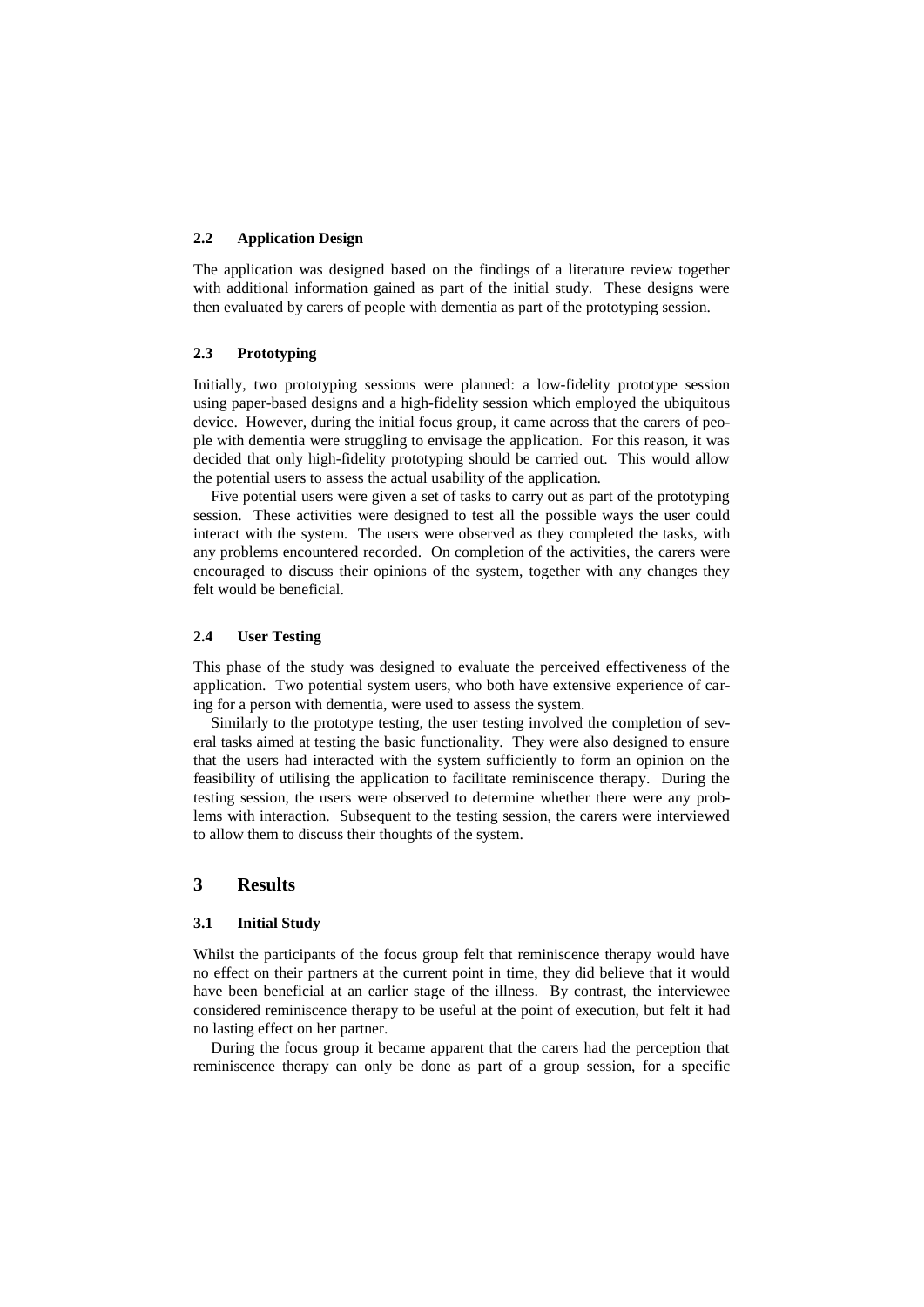amount of time. Although reminiscence therapy is often carried out as part of a group following a set 'prescription', it can be just two people remembering their past together at home. It follows that for the application to be useful the carer's preconceptions of reminiscence therapy need to be challenged and changed.

One couple had participated in a 12-week programme of group reminiscence therapy several years ago. The carer felt that her husband did enjoy the group and "came to life" during the sessions. She also commented that despite his worsening condition, music still provokes memories, with him often able to remember the words to songs from an earlier age.

It was generally agreed by the focus group that music effectively evoked memories for both the carer and the person with dementia. One carer stated that she has CDs containing old music which reminds them of when they first met and revives memories for her husband. The group did agree that photos do stir up memories; however, they were often inaccurate, for example, a person mistaking his grandchildren for his children. This caused the carers frustration, especially when their partners seem able to remember incorrect memories over actual recollections. In addition to this, the participants expressed that taking part in discussions prompted further memories, much like a spider-web fanning out. One participant found that her husband could clearly remember poems from when he was younger. Finally, they felt that there were times when a word would stimulate memories, the example given being "mardy" which reminded the participant of her northern upbringing.

Of the six participants only one person had previously used a tablet PC. He found that his wife became visibly distressed when he used a laptop computer. However, she appears to be unaffected by him using a tablet PC. An observation of the interviewee whilst using the tablet PC showed that she had considerable trouble when using the "pinch-zoom" functionality. This will need to be considered during the design process.

## **3.2 Application Design**

Designing an application for use by people with dementia needs to consider not only the effects of the condition, but also the changes which naturally occur as a person ages. In addition to this, as a group of people ages, their individual needs become increasingly diverse [15].

Due to the declining short term memory of people with dementia, the application has been designed to reduce the volume of information which needs to be remembered. For example, if the user wants to change an item or remove it completely they are able to do this directly from the reminiscence screen. This eliminates the need to remember which item they intended to alter whilst changing their location in the application.

Often, mobile devices will have too much functionality [16]. This leads to increased cognitive load due to the complexity, however when it comes to older users, it is desirable to reduce the amount of effort placed on the brain, as this capacity is in decline. This is even more important for people with dementia whose cognitive skills will be dramatically reduced when compared to someone who does not suffer from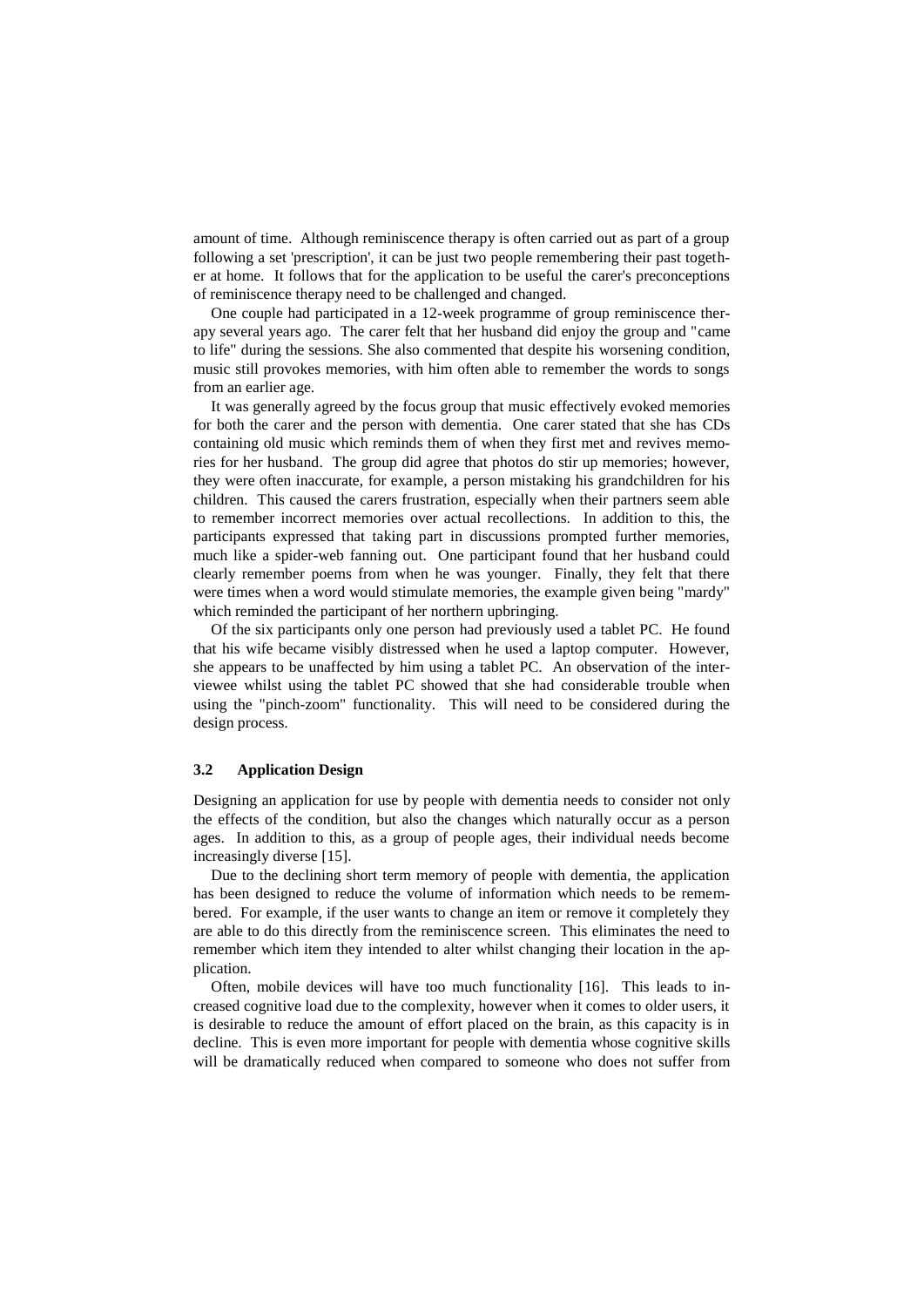the condition. By simplifying the functionality on each screen and increasing the size of elements, the cognitive load is reduced and the users will not be overwhelmed by the number of possible operations available to them [17]. It is however, important to remember not to simplify the navigation too much. By cutting the number of menu items shown on a screen to just one item, more harm may be done than good. It will stop the users from seeing the alternatives and will also hide the navigation structure from them [16].

In addition to this, as a person grows older there is a natural decline in their ability to extract relevant information in a field of distractors [18]. This is particularly important when trying to facilitate reminiscence therapy, as the focus should be on the memory prompt rather than the interface. Therefore, to avoid distractions, the interface has been designed to be as simple as possible, bearing in mind the dangers of over-simplification mentioned above. This ensures that the person with dementia focuses on the reminiscence item rather than the interface, promoting enhanced interaction with the process.

In order to maximise the readability of the interface, designers need to consider the colour of the background in relation to the foreground text. Research suggests that there should be a high contrast between background and foreground colours [19]. It is suggested that the best colours to use are black text on a white background [18]. However, Lorenz & Oppermann [20] agree that whilst the readability is best with the black text, white background combination, their users commented that the white background was too bright and made them uncomfortable. This led them to propose a grey or orange background with black, white or turquoise fonts. In this application, a white background has been chosen to maximise readability. However, to combat the discomfort caused by the harsh background, the interface components will be made as large as possible, without compromising the flow of the interface. This will allow the text size to be made as large as possible, which agrees with the suggestions made by Dickinson et al. [19].

The application allowed the users to link music and images together, in order to provide the potential for dual stimulation of memories. In addition to this, the users were able to name their memories and provide extra notes to act as supplementary memory prompts.

Figure 1 shows the interface for the main reminiscence screen. It provides all the functionality required to facilitate reminiscence therapy. In order to maintain the consistency of the layout when there is no music assigned to an item, the play, pause and restart buttons will be hidden allowing for no change in the positioning of the subsequent buttons. This will remove any frustration felt from buttons which appear to have no functionality, without requiring the users to search for buttons that are in different positions.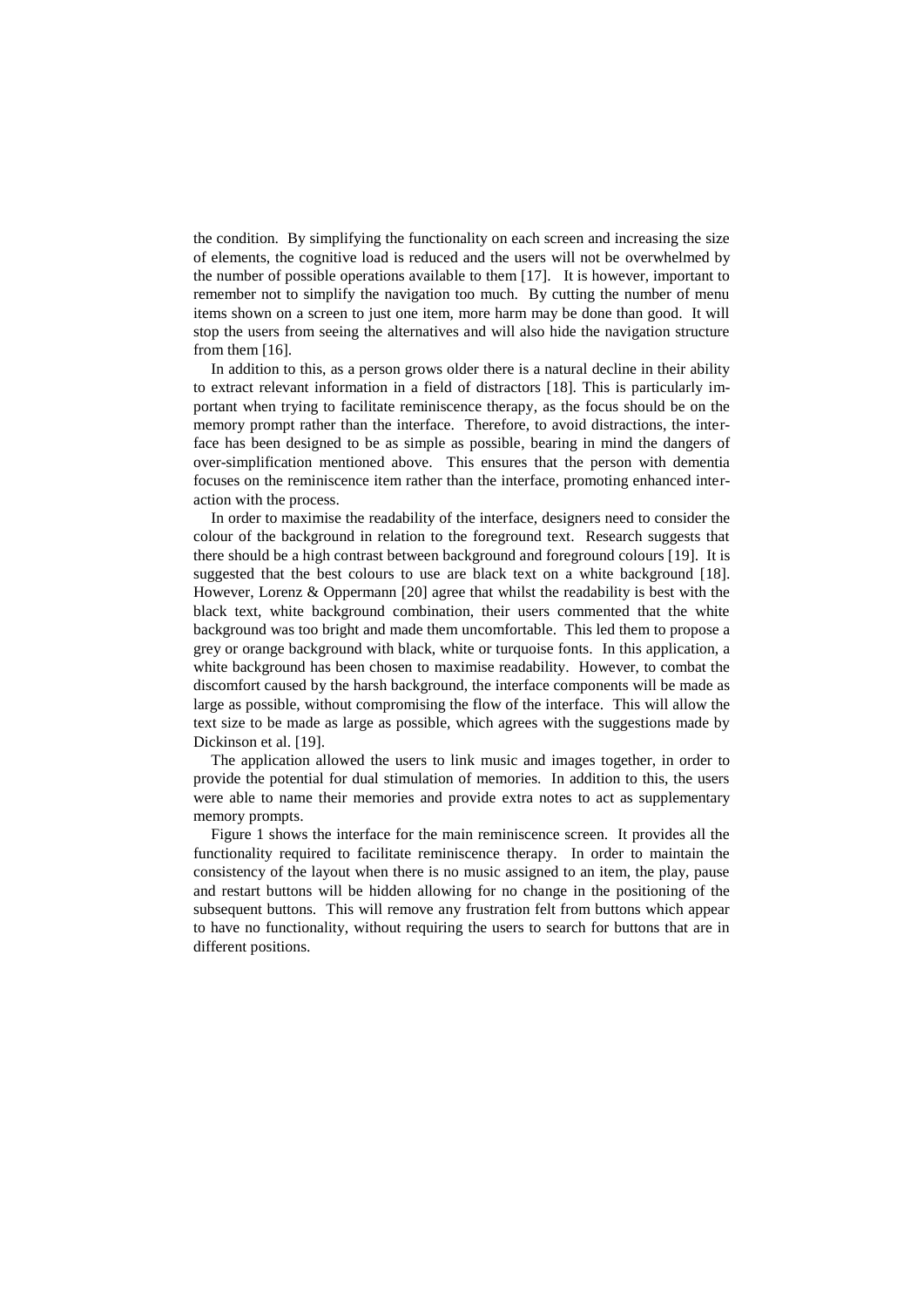

**Fig. 1.** Reminiscence screen

# **3.3 Prototyping**

In general, the users felt that the system was easy to use. The prototyping session provided an insight into the problems which could be encountered by the users allowing adjustments to be made to the system in order to eliminate these issues.

The main issue identified by all the participants in the prototyping session was the colour scheme. Contrary to the findings of the literature review, they did not have a problem with the brightness of the white background; instead they felt that it was a "boring" colour scheme. The carers were encouraged to suggest the colours they would particularly like to see in the interface. The majority stated that calming pastel colours (such as light yellow or purple) would be the ideal option, as they would make the interface appear "cheerful".

The users struggled to identify the zoom buttons in the interface. Therefore by adding a label to the zoom buttons, this would allow the users to quickly identify their use. They did, however, like the ability to zoom into images as it enabled them to see additional detail which had been overlooked. This feature allowed the carer to emphasis parts of a photo to the person with dementia, such as the face of a loved one. The main reminiscence screen was adapted to take this suggestion into account, see figure 2.



**Fig. 2.** Updated Reminiscence screen to reflect the labelled zoom button.

All the participants had problems reading the notes before they disappeared from view. They quickly realised that if they kept pressing the notes button, the pop-up remained visible for longer. This is not an ideal solution; therefore, in the final system the length of time the pop-up remained on the screen needed to be increased.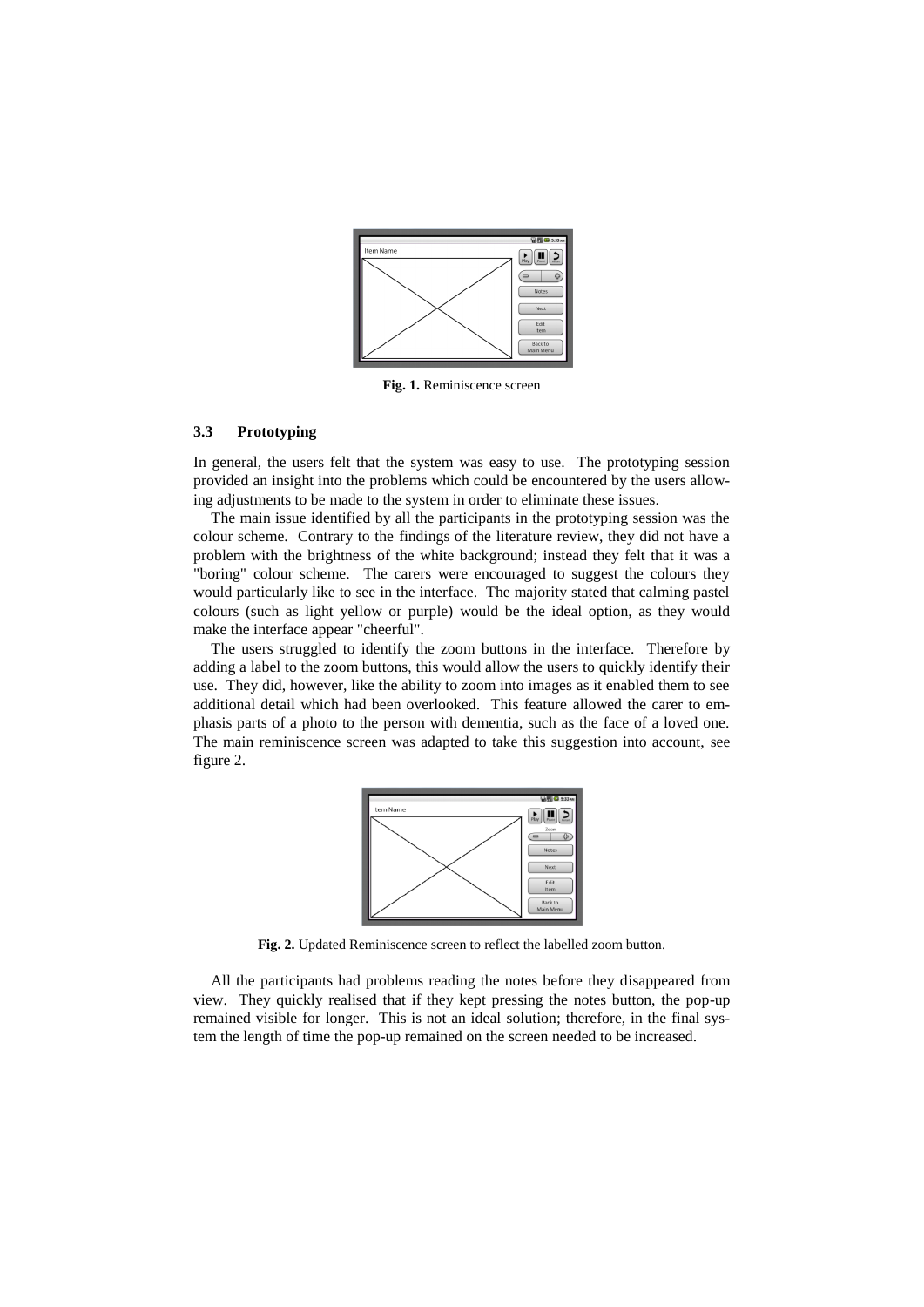When adding and changing items, the users struggled to decide which button related to each section of the interface. For example, the participants couldn't decide which button added an image. It was suggested that this problem would be eliminated by switching the position of the button with the text field (in the case of the music) and the image preview (for the photo). This made the associations clearer to the user.

| <b>输图 3:33 mm</b>                                          | <b>MBI G</b> 5:33 AM                                       |
|------------------------------------------------------------|------------------------------------------------------------|
| Add Item - Enter Music Details                             | Add Item - Enter Photo Details                             |
| Name:                                                      | Name:                                                      |
| Add Music<br>Music/file/location.mp3<br>Music:<br>Optional | Add Photo<br>Photo:                                        |
| Photo:<br>Add Photo                                        | Optional<br>Music:<br>Music/file/location.mp3<br>Add Music |
| Notes:                                                     | Notes:                                                     |
| Cancel<br>Add                                              | Cancel<br>Add                                              |

**Fig. 3.** Updated Add Music and Add Photo screens

#### **3.4 User Testing**

Both testers felt that the application would be beneficial to them for facilitating reminiscence therapy with their respective relatives. They commented that a large number of their photographs are already saved on their personal computer, and as such would be easy to transfer.

One tester commented that the initial input of personal memories would be extremely time consuming and quite difficult using the Android keyboard. However, after the first series of memories had been entered, it would simply be a case of maintaining the database and adding extra memories when necessary. Conversely, the other tester felt that the input process would provide an additional opportunity to reminisce, allowing input from the person with dementia, which could result in a more comprehensive set of memory prompts.

When asked to zoom in on an image, both users approached the task differently. One tester decided to use the buttons included on the interface, whereas the other user automatically exploited the pinch-zoom functionality. This justified the inclusion of both methods of enlarging the picture in order to reduce unassisted recall.

One user found it frustrating that having pressed the next button the ability to return to the previous image was absent. This was perpetuated by the buttons being situated in close proximity, as the user found it easy to accidentally press the adjacent button when intending to display the photo notes.

The testers felt the background colour scheme used had an overall calming effect. The testers commented that the background colour did not detract from the purpose of the screen, ensuring that the focus was maintained on the reminiscence item rather than the surroundings. Despite this, care needs to be exercised when concluding that the colours are appropriate, due to the variety of the potential users' visual needs.

Despite increasing the amount of time available for the notes to be displayed on the screen, both users still found difficulty in reading the entire contents of the pop-up before it disappeared. This suggests that either there needs to be an improved method of displaying the notes on the screen or the length of time that the pop-up is displayed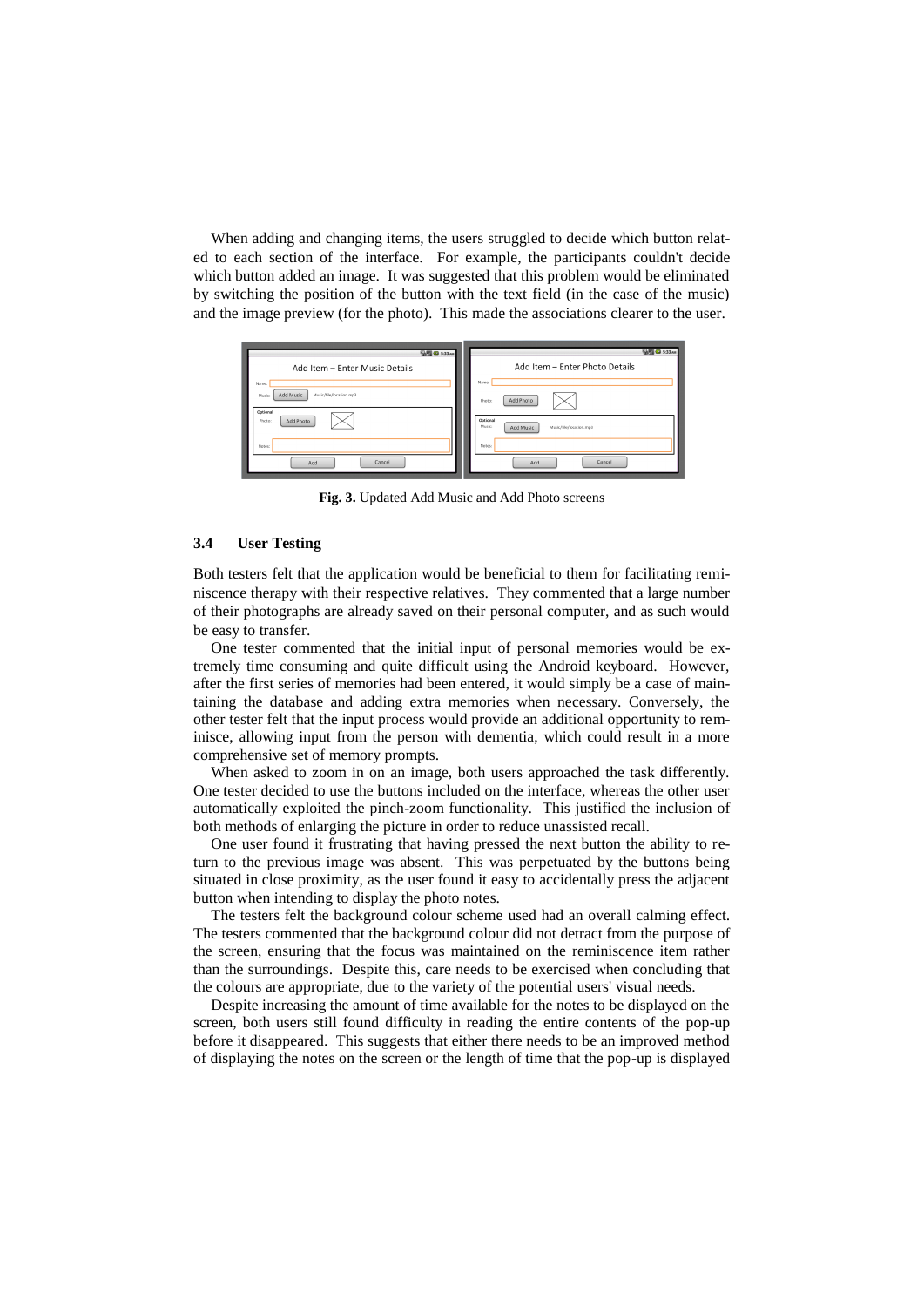should be increased further. The latter is possible; however, there is the risk that there will always be someone who reads the pop-up slower than others.

# **4 Conclusion**

This study aimed to assess whether ubiquitous devices are a practical method for facilitating reminiscence therapy for people with dementia and their carers. Whilst this study does not categorically prove that ubiquitous devices are effective in delivering a reminiscence therapy intervention, it does show the potential. The prototyping stage increased the interest of carers in the application, as they were able to foresee the possible advantages of using a ubiquitous device to facilitate reminiscence therapy.

The initial study found that some carers are averse to trying new methods of stimulating their partners' memories. This is not due to a lack of commitment, but to the opinion that arguably there will be no positive effect so "there will be no point in trying". There also appears to be a belief that reminiscence therapy can only take place in a group, for a set period of time. This assumption needs to be challenged, as reminiscence can occur at any time.

Should reminiscence therapy be adopted during the earlier stages of dementia, a routine may be instilled which enables both the person with dementia and the carer to benefit from the recollection of shared memories. By developing the catalogue together, whilst their treasured memories remain intact, allows for increased participation. The burden of creating and maintaining the flow of conversation during reminiscence on the carer will be reduced [13].

Future research will investigate whether the application is designed sufficiently to be used by people with dementia. Once this has been established, the application will be tested to investigate whether it has a measurable effect on the well-being of people with dementia and their carers. In addition to establishing the use of ubiquitous devices to facilitate reminiscence therapy for people with dementia and their carers, further research will be completed to investigate use with other user groups (such as people with depression, borderline personality disorders and other mental health problems).

## **References**

1. What is Dementia?,

[http://www.alzheimers.org.uk/site/scripts/documents\\_info.php?documentID=106.](http://www.alzheimers.org.uk/site/scripts/documents_info.php?documentID=106) 2. Demography,

- [http://www.alzheimers.org.uk/site/scripts/documents\\_info.php?documentID=412.](http://www.alzheimers.org.uk/site/scripts/documents_info.php?documentID=412)
- 3. Woods, B., Spector, A. E., Jones, C. A., Orrell, M., Davies, S. P.: Reminiscence Therapy for Dementia. Cochrane Database of Systematic Reviews. (2009)
- 4. Drug treatments for Alzheimer's disease, http://www.alzheimers.org.uk/site/scripts/documents\_info.php?documentID=147
- 5. Steinberg, M., Tschanz, J., Corcoran, C., Steffens, D., Norton, M., Lyketsos, Breitner, J.: The Persistance of Neuropsychiatric Symptoms in Dementia: The Cache County Study. International Journal of Geriatric Psychiatry. 19, 19-26 (2004)